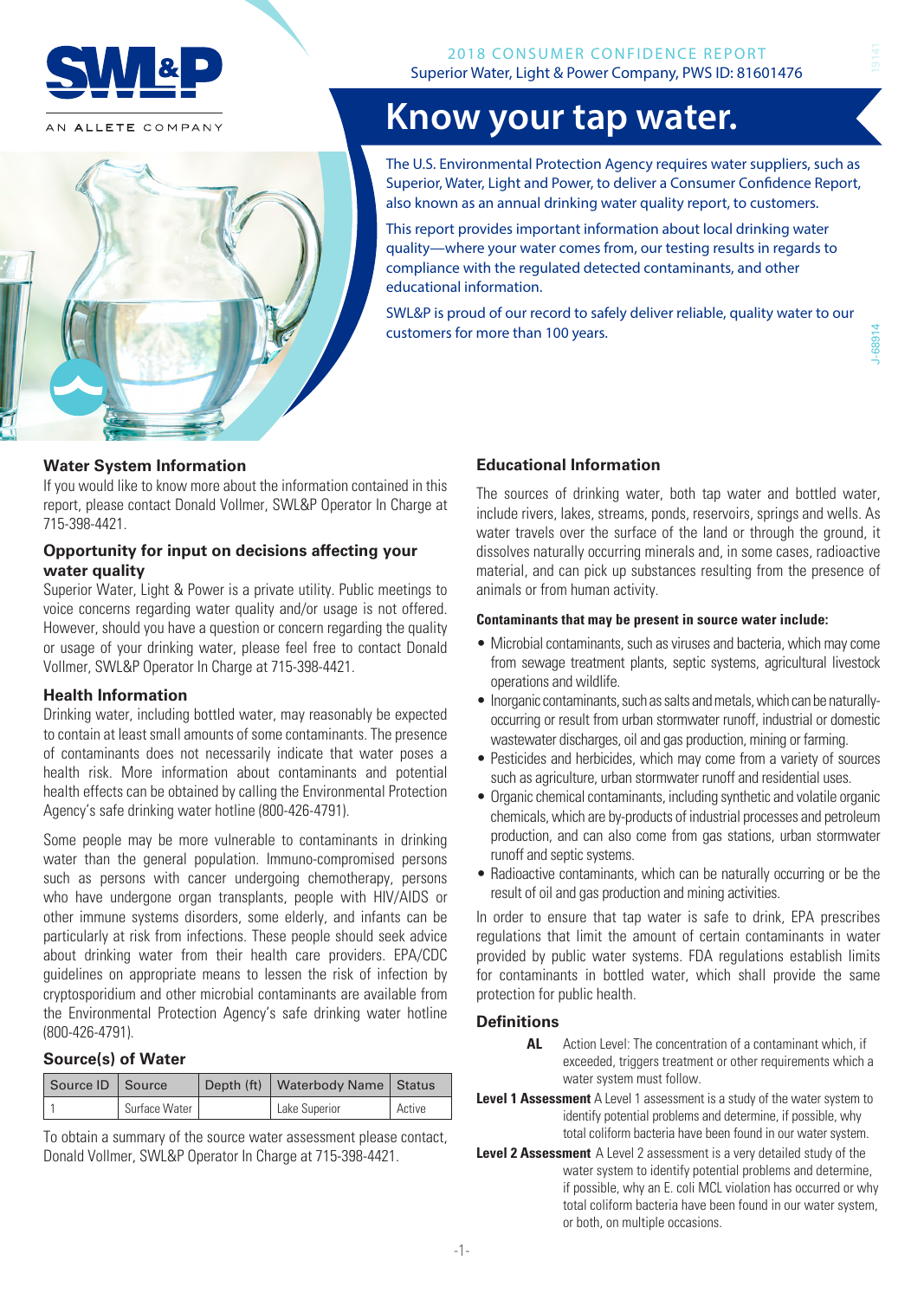| <b>MCL</b>  | Maximum Contaminant Level: The highest level of a<br>contaminant that is allowed in drinking water. MCLs are set<br>as close to the MCLGs as feasible using the best available |
|-------------|--------------------------------------------------------------------------------------------------------------------------------------------------------------------------------|
|             | treatment technology.                                                                                                                                                          |
| <b>MCLG</b> | Maximum Contaminant Level Goal: The level of contaminant<br>in drinking water below which there is no known or<br>expected risk to health. MCLGs allow for a margin of safety. |
| <b>MFL</b>  | Million fibers per liter.                                                                                                                                                      |
| <b>MRDL</b> | Maximum Residual Disinfection Level: The highest level of<br>a disinfectant allowed in drinking water. There is convincing                                                     |

a disinfectant allowed in drinking water. There is convincing evidence that addition of a disinfectant is necessary for control of microbial contaminants.

**MRDLG** Maximum Residual Disinfectant Level Goal: The level of a drinking water disinfectant below which there is no

known or expected risk to health. MRDLGs do not reflect the benefits of the use of disinfectants to control microbial contaminants.

- **mrem/year** Millirems per year: A measure of radiation absorbed by the body. **NTU** Nephelometric Turbidity Units. **pCi/l** Picocuries per liter (a measure of radioactivity).
	- **ppm** Parts per million, or milligrams per liter (mg/l).
	- **ppb** Parts per billion, or micrograms per liter (ug/l).
	- **ppt** Parts per trillion, or nanograms per liter.
	- **ppq** Parts per quadrillion, or picograms per liter.
	- **TCR** Total Coliform Rule.
	- **TT** Treatment Technique: A required process intended to reduce the level of a contaminant in drinking water.

Detected Contaminants Your water was tested for many contaminants last year. We are allowed to monitor for some contaminants less frequently than once a year. The following tables list only those contaminants which were detected in your water. If a contaminant was detected last year, it will appear in the following tables without a sample date. If the contaminant was not monitored last year, but was detected within the last 5 years, it will appear in the tables below along with the sample date.

| <b>DISINFECTION BYPRODUCTS</b> |             |            |             |                |           |                                         |                         |                                          |
|--------------------------------|-------------|------------|-------------|----------------|-----------|-----------------------------------------|-------------------------|------------------------------------------|
| Contaminant (units)            | <b>Site</b> | <b>MCL</b> | <b>MCLG</b> | Level<br>Found | Range     | Sample<br>Date (if<br>prior to<br>2018) | Violation               | <b>Typical Source of Contaminant</b>     |
| $HAAS$ (ppb)                   | $SM-4$      | 60         | 60          | 35             | $11 - 34$ |                                         | N <sub>0</sub>          | Byproduct of drinking water chlorination |
| TTHM (ppb)                     | $SM-4$      | 80         | $\theta$    | 65.0           | 25.2-53.8 |                                         | Yes, Ended<br>4/16/2018 | Byproduct of drinking water chlorination |
| $HAAS$ (ppb)                   | $SM-5$      | 60         | 60          | 33             | $12 - 43$ |                                         | N <sub>0</sub>          | Byproduct of drinking water chlorination |
| TTHM (ppb)                     | $SM-5$      | 80         | $\theta$    | 80.9           | 32.8-68.5 |                                         | Yes, Ended<br>4/16/2018 | Byproduct of drinking water chlorination |
| $HAAS$ (ppb)                   | $SM-6$      | 60         | 60          | 8              | $2 - 16$  |                                         | N <sub>0</sub>          | Byproduct of drinking water chlorination |
| TTHM (ppb)                     | $SM-6$      | 80         | 0           | 80.5           | 26.9-60.7 |                                         | Yes, Ended<br>4/16/2018 | Byproduct of drinking water chlorination |
| HAA5 (ppb)                     | $SM-7$      | 60         | 60          | 34             | $9 - 24$  |                                         | N <sub>0</sub>          | Byproduct of drinking water chlorination |
| TTHM (ppb)                     | $SM-7$      | 80         | 0           | 61.9           | 20.3-30.7 |                                         | Yes, Ended<br>4/16/2018 | Byproduct of drinking water chlorination |

| <b>INORGANIC CONTAMINANTS</b> |                 |                |                                |                                                   |              |       |                                   |                  |                                                                                                                                    |
|-------------------------------|-----------------|----------------|--------------------------------|---------------------------------------------------|--------------|-------|-----------------------------------|------------------|------------------------------------------------------------------------------------------------------------------------------------|
| Contaminant (units)           | <b>Site</b>     | <b>MCL</b>     | <b>MCLG</b>                    | Level<br>Found                                    |              | Range | Sample Date<br>(if prior to 2018) | <b>Violation</b> | <b>Typical Source of</b><br>Contaminant                                                                                            |
| Barium (ppm)                  |                 | $\overline{2}$ | $\overline{2}$                 | 0.010                                             |              | 0.010 |                                   | N <sub>0</sub>   | Discharge of drilling wastes;<br>Discharge from metal refineries;<br>Erosion of natural deposits                                   |
| Fluoride (ppm)                |                 | 4              | 4                              | 0.7                                               |              | 0.7   |                                   | N <sub>0</sub>   | Erosion of natural deposits; Water<br>additive which promotes strong<br>teeth; Discharge from fertilizer and<br>aluminum factories |
| Nitrate (N03-N) (ppm)         |                 | 10             | 10                             | 0.51                                              |              | 0.51  |                                   | N <sub>0</sub>   | Runoff from fertilizer use; Leaching<br>from septic tanks, sewage; Erosion<br>of natural deposits                                  |
| Sodium (ppm)                  |                 | n/a            | n/a                            | 6.40                                              |              | 6.40  |                                   | N <sub>0</sub>   | n/a                                                                                                                                |
| Contaminant (units)           | Action<br>Level | <b>MCLG</b>    | 90th Percentile<br>Level Found |                                                   | # of Results |       | Sample Date<br>(if prior to 2018) | Violation        | <b>Typical Source of</b><br>Contaminant                                                                                            |
| Copper (ppm)                  | $AL=1.3$        | 1.3            | 0.0630                         | 0 of 30 results<br>were above the<br>action level |              |       | 8/18/2017                         | N <sub>0</sub>   | Corrosion of household plumbing<br>systems; Erosion of natural deposits;<br>Leaching from wood preservatives                       |
| Lead (ppb)                    | $AL=15$         | $\theta$       | 5.40                           | 1 of 30 results<br>were above the<br>action level |              |       | 8/10/2017                         | N <sub>0</sub>   | Corrosion of household plumbing systems;<br>Erosion of natural deposits                                                            |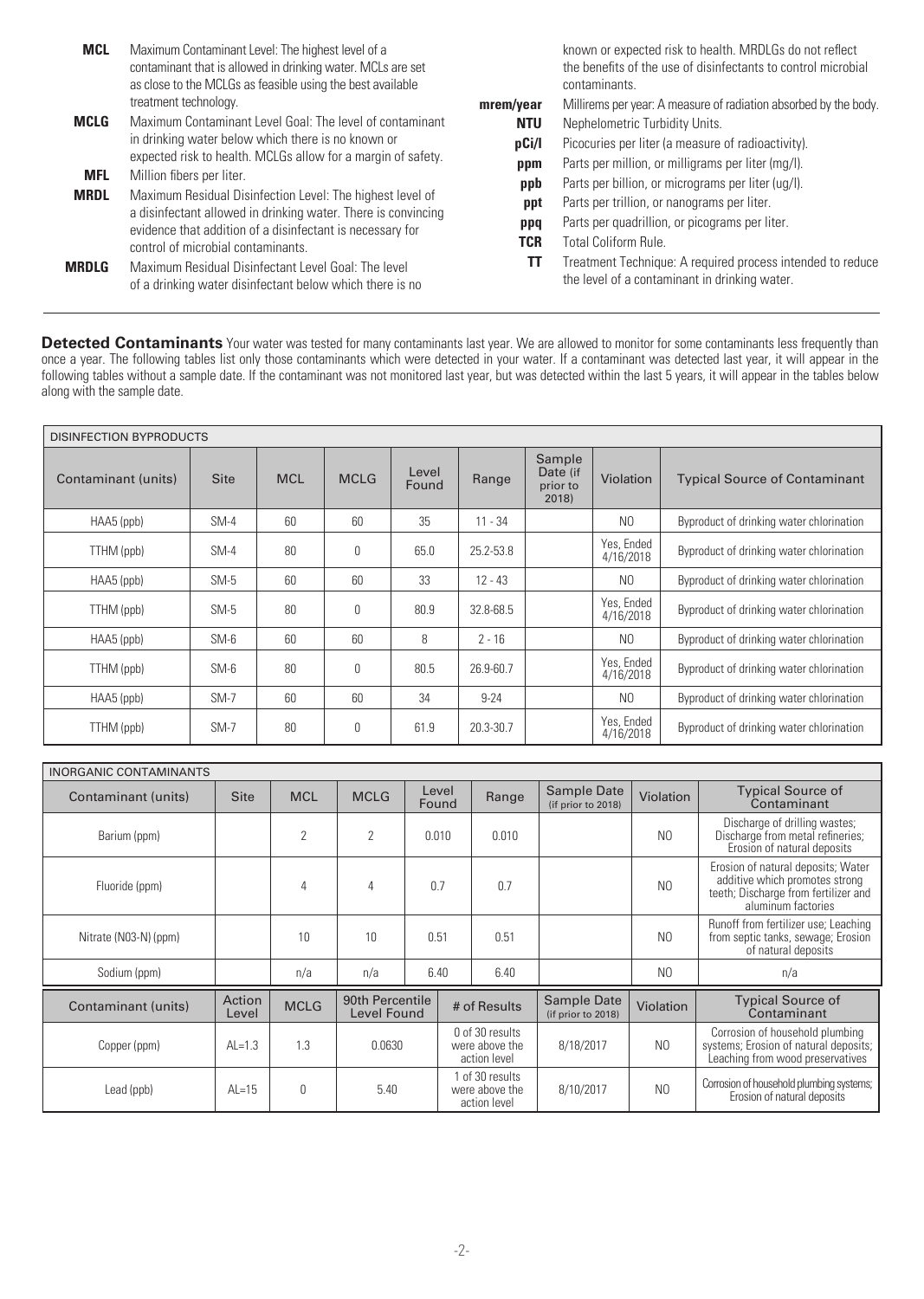#### **2018 CONSUMER CONFIDENCE REPORT CONTINUED**

UNREGULATED CONTAMINANTS Unregulated contaminants are those for which EPA has not established drinking water standards. The purpose of unregulated contaminant monitoring is to assist EPA in determining the occurrence of unregulated contaminants in drinking water and whether future regulation is warranted. EPA required us to participate in this monitoring.

| Contaminant (units) | Level Found         | Range                                 | Sample Date (if prior to 2018) |
|---------------------|---------------------|---------------------------------------|--------------------------------|
| sulfate (ppm)       | $\sim$<br>ы<br>4.JU | $\overline{\phantom{0}}$<br>h<br>4.JU |                                |

J-68949

| UCMR3 - SAMPLES COLLECTED IN 2014 |                    |               |               |  |  |
|-----------------------------------|--------------------|---------------|---------------|--|--|
| Contaminant (units)               | <b>Site</b>        | Average (ppb) | Range         |  |  |
| Hexavalent Chromium               | <b>EPTDS</b>       | 0.04          | .033-.046     |  |  |
| Strontium                         | <b>EPTDS</b>       | 25            | 24-25         |  |  |
| Chromium                          | <b>Field Blank</b> | 0.11          | 0.11          |  |  |
| Strontium                         | <b>DSMRT</b>       | 25            | 24-25         |  |  |
| Hexavalent Chromium               | <b>DSMRT</b>       | 0.034         | 0.034         |  |  |
| UCMR4 - SAMPLES COLLECTED IN 2018 |                    |               |               |  |  |
| Contaminant (units)               | <b>Site</b>        | Average (ppb) | Range         |  |  |
| Manganese (ppb)                   | EP                 | 1.83          | $0.53 - 3.9$  |  |  |
| TOC (ppb)                         | T1                 | 1725          | 1400 - 1900   |  |  |
| BCAA (ppb)                        | $SM-4$             | 1.44          | $0.74 - 1.9$  |  |  |
| BDCAA (ppb)                       | $SM-4$             | 1.3           | $1.1 - 1.52$  |  |  |
| TCAA (ppb)                        | $SM-4$             | 7.9           | $6.7 - 9.9$   |  |  |
| DCAA (ppb)                        | $SM-4$             | 7.2           | $5.0 - 9.8$   |  |  |
| CDBAA (ppb)                       | $SM-4$             | 0.31          | 0.31          |  |  |
| BCAA (ppb)                        | $SM-5$             | 1.2           | $0.64 - 2.0$  |  |  |
| BDCAA (ppb)                       | $SM-5$             | 1.4           | $1.1 - 1.64$  |  |  |
| DCAA (ppb)                        | $SM-5$             | 6.6           | $4.0 - 12.0$  |  |  |
| TCAA (ppb)                        | $SM-5$             | 9.2           | $7.66 - 12.0$ |  |  |
| CDBAA (ppb)                       | $SM-5$             | 0.31          | 0.31          |  |  |
| BCAA (ppb)                        | $SM-6$             | 0.52          | $0.32 - 0.88$ |  |  |
| BDCAA (ppb)                       | SM-6               | 1.45          | 1.45          |  |  |
| DCAA (ppb)                        | SM-6               | 2.0           | $1.8 - 2.4$   |  |  |
| TCAA (ppb)                        | $SM-6$             | 4.2           | $1.1 - 7.2$   |  |  |
| BCAA (ppb)                        | $SM-7$             | 1.3           | $0.97 - 1.6$  |  |  |
| BDCAA (ppb)                       | $SM-7$             | 1.1           | $0.95 - 1.2$  |  |  |
| DCAA (ppb)                        | $SM-7$             | 7.0           | $4.6 - 9.0$   |  |  |
| TCAA (ppb)                        | $SM-7$             | 6.2           | $5.5 - 6.7$   |  |  |

# **Health effects for any contaminants with MCL violations or Action Level Exceedances**

**Contaminant Health Effects**

TTHM: Some people who drink water containing trihalomethanes in excess of the MCL over many years may experience problems with their liver, kidneys, or central nervous system, and may have an increased risk of getting cancer.

LEAD: Infants and children who drink water containing lead in excess of the action level could experience delays in their physical or mental development. Children could show slight deficits in attention span and learning abilities. Adults who drink this water over many years could develop kidney problems or high blood pressure.

## **Additional Health Information**

If present, elevated levels of lead can cause serious health problems, especially for pregnant women and young children. Lead in drinking water is primarily from materials and components associated with service lines and home plumbing. Superior Water Light & Power Company is responsible for providing high quality drinking water, but cannot control the variety of materials used in plumbing components. When your water has been sitting for several hours, you can minimize the potential for lead exposure by flushing your tap for 30 seconds to 2 minutes before using water for drinking or cooking. If you are concerned about lead in your water, you may wish to have your water tested. Information on lead in drinking water, testing methods, and steps you can take to minimize exposure is available from the Safe Drinking Water Hotline or at www.epa.gov/safewater/lead.

#### **Corrective Actions Taken**

SWL&P has implemented more rigorous distribution system flushing procedures.

-3-